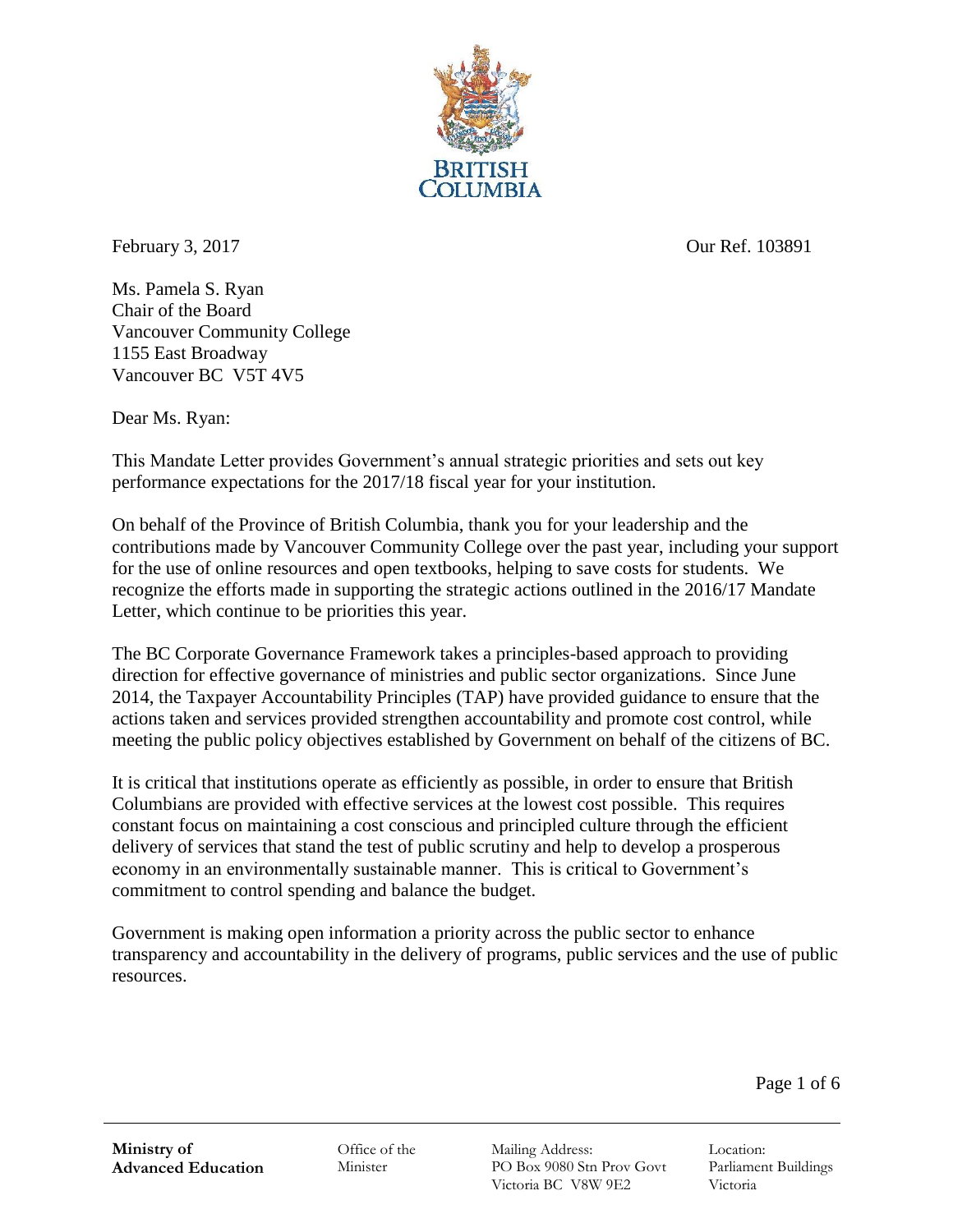Government is responsible for providing funding, setting the legislative, regulatory and policy frameworks in which public post-secondary institutions operate along with establishing the institution's mandate. This includes the following statutory provisions:

Sections 5 and 6 of the *College and Institute Act*:

 In meeting the needs of its designated region, a college provides adult basic education, English as a second language and adult special education programs. It also provides first and second years of study of baccalaureate degree programs, as well as career, technical, trades and continuing education programming. A college may also offer applied baccalaureate degree programming. Further, a college supports community economic development.

Within the terms of the legislation, the Vancouver Community College will, in fulfilling its mandate, consider strategic priorities of Government when allocating institutional resources. The strategic priority actions of Government for 2017/18 are:

- Develop and implement an updated Skills Gap Plan, in alignment with priorities of the BC Skills for Jobs Blueprint;
- Continue to deepen BC's talent pool, in support of the #BCTECH strategy, ensuring opportunities for students in the technology sector;
- Work in partnership with the Government and Aboriginal communities, organizations and institutes to implement the Aboriginal Post-Secondary Education and Training Policy Framework and Action Plan to increase the participation and success of Aboriginal learners;
- Continue to deliver on provincial priorities for international education, including pursuing opportunities to advance the two-way flow of students, educators and ideas;
- Continue to actively encourage and promote the development and use of online resources and open textbooks to support post-secondary affordability for students;
- Continue to actively participate in the development and implementation of a common application system for all public post-secondary institutions in the province;
- Promote safe campuses by developing policies and actions to prevent and respond to sexual misconduct and assault of all forms;
- Meet or exceed the financial targets identified in the Ministry's three-year Service Plan as tabled under Budget 2017, including maintaining balanced or surplus financial results; and
- Continue to maximize the efficient use of public post-secondary administrative resources through participation in the Administrative Service Delivery Transformation initiative.

Principled public sector governance remains a priority for Government. Public post-secondary institutions are expected to undertake comprehensive professional development to enhance orientation of their board members and senior executives. Government will be providing programs and resources designed to assist with orientation and to ensure understanding of the accountabilities and expectations of public sector boards and organizations. For detailed information about TAP directives, please refer to the following link, [Taxpayer Accountability](http://www2.gov.bc.ca/assets/gov/government/ministries-organizations/central-agencies/crown-agencies-resource-office/taxpayer_accountability_principles.pdf)  [Principles.](http://www2.gov.bc.ca/assets/gov/government/ministries-organizations/central-agencies/crown-agencies-resource-office/taxpayer_accountability_principles.pdf)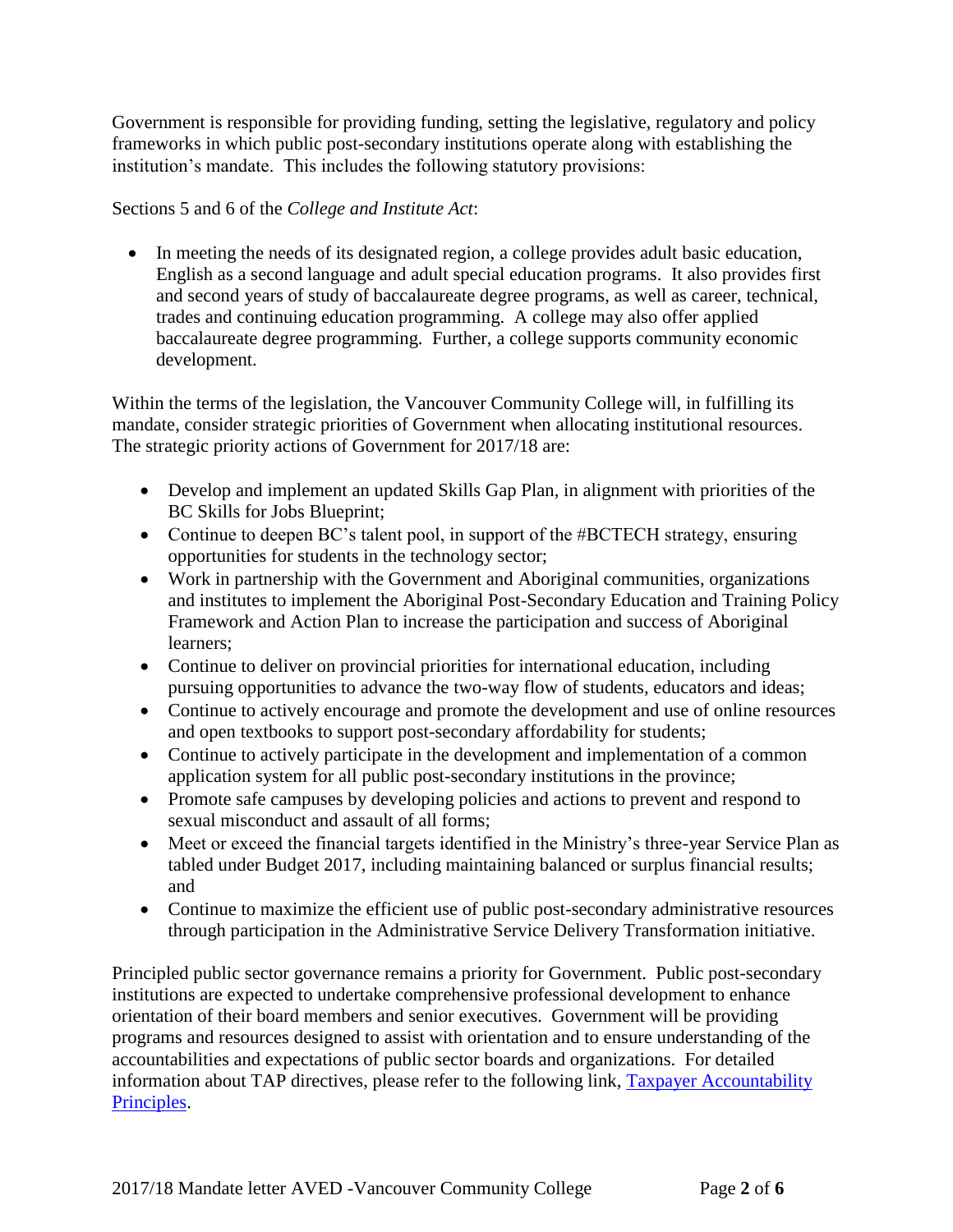Government is committed to continue to strengthen the relationship between Government and public post-secondary institutions. This strong focus on increased two – way communication supports and ensures a mutual understanding and appreciation for institutional priorities. In addition, it is expected that your institution will continue to be diligent in ensuring familiarity with and adherence to statutory obligations and policies that have broad application across the public sector. Please refer to the following link for a summary of these accountabilities: [Public](http://gov.bc.ca/crownaccountabilities)  [Service Organization Accountabilities.](http://gov.bc.ca/crownaccountabilities)

As public post-secondary institutions that receive funding from the Government, institutions are expected to conduct their affairs in a manner consistent with the legislative, regulatory and policy framework established by Government and share in upholding TAP. This includes:

- 1. Adhering to the policy, guidelines and directions of the Public Sector Employers' Council regarding executive compensation and the management freeze (so long as the freeze remains in place).
- 2. Ensuring that institutional operational and financial activities, including procurement and travel, are conducted consistent with Government standards for cost-consciousness and the most cost-effective use of taxpayer resources.
- 3. Conducting board matters in accordance with the Orientation for B.C. Public Post-Secondary Institution Board Members guidelines.
- 4. Ensure board remuneration rates comply with Order in Council 180/95 and that remuneration is publicly disclosed annually on the institution or Ministry website as required by the Treasury Board Directives.
- 5. Helping to achieve goals identified by B.C.'s Climate Leadership Plan.

The Core Policy and Procedures Manual of Government can be found for reference at <http://www.fin.gov.bc.ca/ocg/fmb/manuals/CPM/CPMtoc.htm> and other supporting documents found on the Public Sector Employers' Council Secretariat website at [http://www.fin.gov.bc.ca/psec/.](http://www.fin.gov.bc.ca/psec/)

The Ministry has posted the annual reporting requirements for public post-secondary institutions on its website. This document outlines the statistical, financial and performance reports for the fiscal year. The Institution agrees to meet these requirements by providing the reports and high quality data necessary for Government to carry out its responsibilities.

Public post-secondary institutions are required to identify major capital projects, including information technology projects, through quarterly reporting to the Ministry. This includes capital and information technology projects with a total cost greater than \$50 million, regardless of funding source.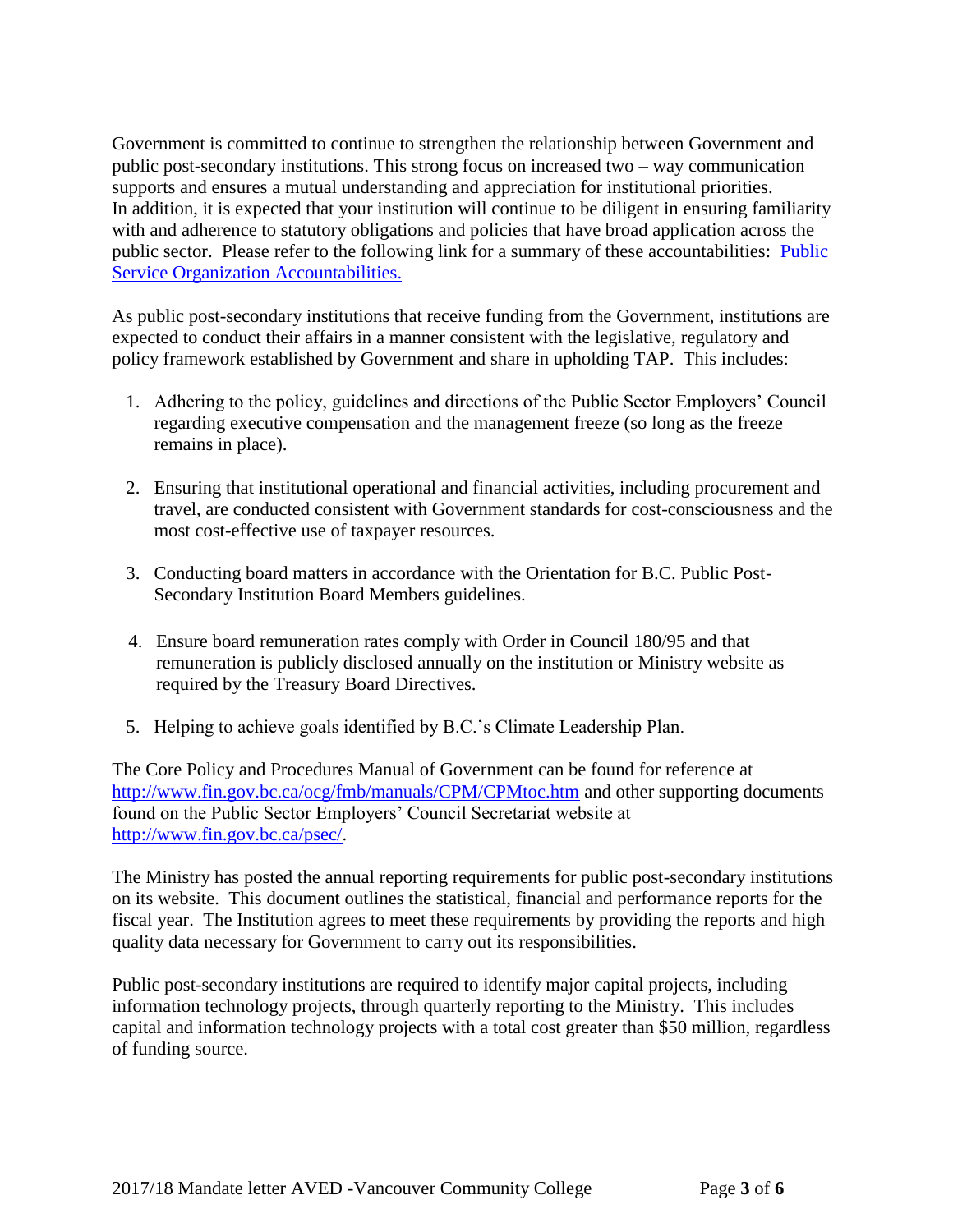Each board member acknowledges this Mandate Letter by signing the attachment to this letter. The Mandate letter is to be posted publicly on your institution's website and a copy signed by all Board members provided to the Ministry and made available upon request.

I look forward to our regular meetings focusing on strategic priorities, performance against TAP, and working together to protect the public interest at all times.

Sincerely,

CV —

Andrew Wilkinson Minister

Attachments: Signature page template Taxpayer Accountability Principles

pc: Honourable Christy Clark Premier

> Ms. Kim Henderson Deputy Minister to the Premier and Cabinet Secretary

Ms. Athana Mentzelopoulos Deputy Minister Ministry of Finance

Ms. Sandra Carroll Deputy Minister Ministry of Advanced Education

Ms. Cheryl Wenezenki-Yolland Associate Deputy Minister Ministry of Finance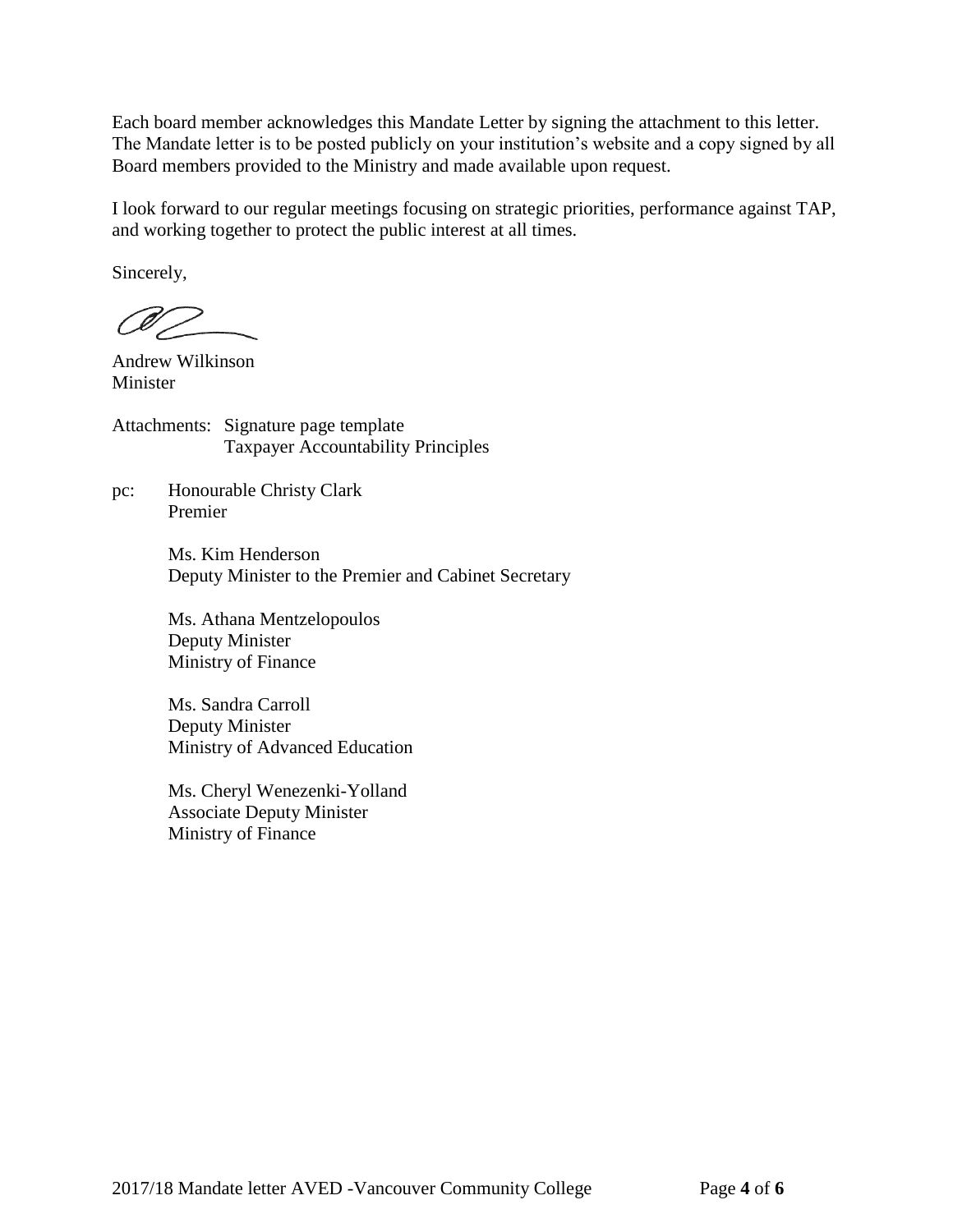As members of the Vancouver Community College Board of Governors, we individually and collectively acknowledge our statutory obligations to act in the best interests of Vancouver Community College and affirm as Board Members to take into account the Taxpayer Accountability Principles in exercising our duty.

Janet Crawford **Elected Student Member** 

**Garth Manning** 

**Elected Faculty** Member

Sumit fuia

Government Appointed Aember

Pardeep Dhaliwal Government Appointed Member

Stephen Leslie/Kukucha

Government Appointed Member

Peter Nunoda President and CEO

March 3, 2017

Date Signed

Danica Kong **Elected Student Member** 

Erin Klis Elected Support Staff Member

**XIM** 

Brenda J. Aynsley Government Appointed Member

Howard E. Grant Government Appointed Member

**Todd Rowlatt** Chair, Education Council

Pamela S. Ryan Chair of the Board Government Appointed Member

Chloe Choi Government Appointed Member

Richard Michael Tourigny Government Appointed Member